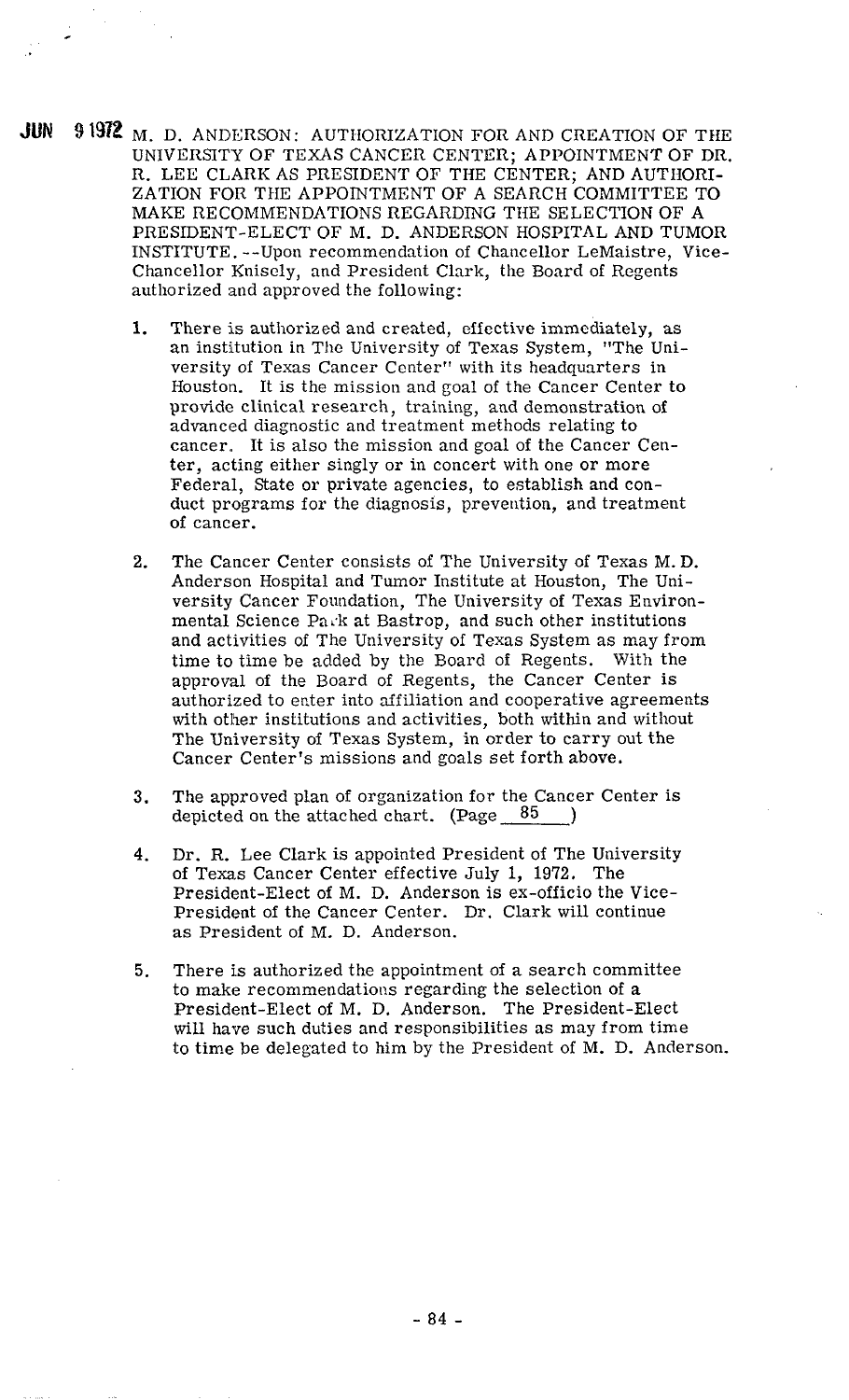## THE UNIVERSITY OF TEXAS CANCER CENTER

 $\blacktriangleleft$ 

## Functional Organization



 $\mathbf{r}$  $\mathbf{g}$  $\mathbf{F}$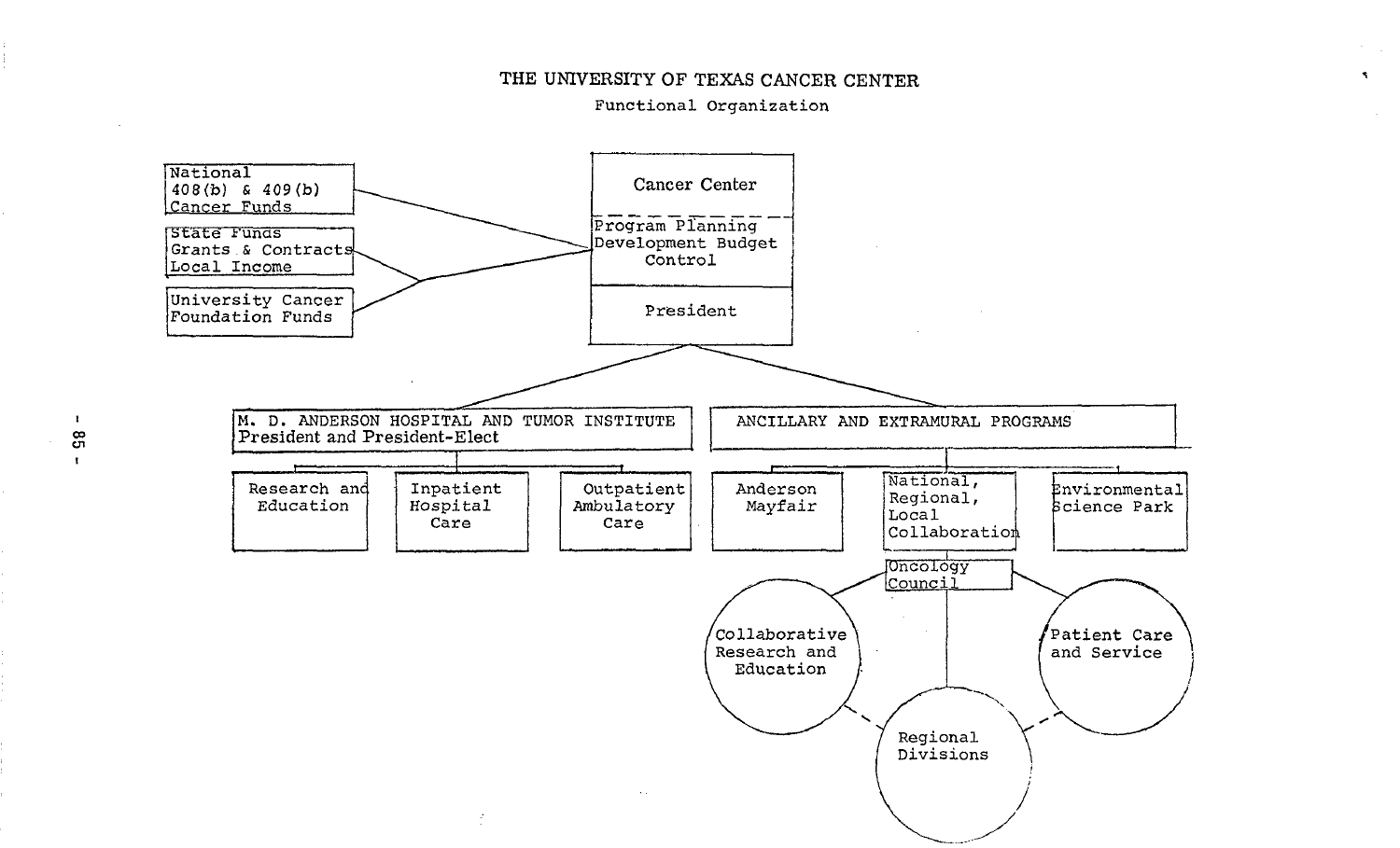**JUN** 9 1972 REGENTS' RULES AND REGULATIONS, PART ONE: AMENDMENT TO CHAPTER VI, SECTION 6 (SOLICITATION RULE). --In the presentation of the following amendment to the Regents' Rules and Regulations, Chairman Peace stated that the present rules, adopted by the Board of Regents on March 16, 1972, prohibit solicitation in any building or structure on the campus of any component institution of The University of Texas System and that the past President of the U. T. Austin Students' Association, Mr. Bob Binder, had raised a question about the collection of membership dues and fees of registered student organizations and about the sale of tickets in the buildings to movies or other programs sponsored by the component institutions. To correct that situation, the following amendment was adopted.

> Subsection 6.12 of Section 6 of Chapter VI of Part One of the Regents' Rules and Regulations was amended by adding to the list of activities (7) and (8) as set out below. The necessary rules were waived and this amendment was declared to be effective immediately:

- **6. 12** No solicitation shall be conducted in any building or structure on the campus of any component institution of The University of Texas System, provided, however, that the following activities shall be deemed not to be solicitations prohibited by this subsection:
	- (7) The collection of membership fees or dues by registered student organizations at meetings of such organizations scheduled in accordance with the facilities use regulations of any component institution.
	- (8) The collection of admission fees for the exhibition of movies or other programs that axe sponsored by the component institution, a recognized faculty group, or a registered student organization, and are scheduled in accordance with the facilities use regulations of the component institution.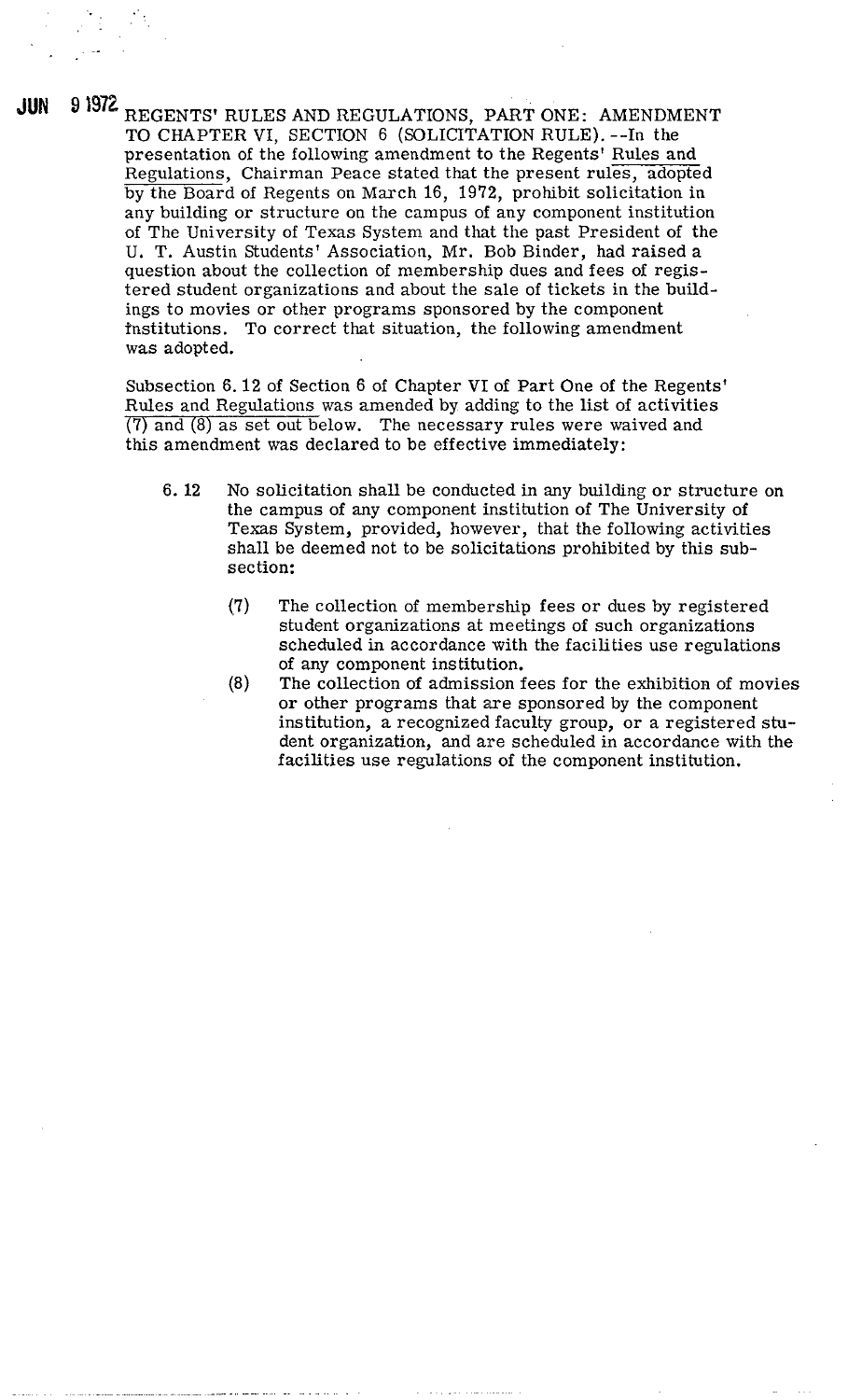REGENTS' RULES AND REGULATIONS, PART ONE: AMENDMENTS TO CHAPTER I, SECTION 7. --Prior to consideration of the amend- **APR** 2 9 1972 ment to Section 7, Chapter I of the Regents' Rules and Regulations, Part One, Chairman Peace explained that the purpose of the amendment to Subsection 7. 1 is to substitute the System Administration Committee for the Executive Committee and to enumerate its functions and that the amendment to Subsection 7.2 defines the qualifications of the membership of the Board for Lease of University Lands as provided in the statute.

The necessary rules were then waived and effective immediately Chapter I of Part One of the Regents' Rules and Regulations was amended by:

- 1. Deleting Subsection **7.** 1 and Subdivisions **7.** 11, **7.** 12, **7.** 13, **7.** 14, 7.15 and 7.16 of Section **7** and inserting in lieu thereof the following:
	- **7.1** Standing Committees. --The following committees shall be appointed to consider policies for the government of all major areas: (a) Committee of the Whole; (b) System Administration Committee; (c) Academic and Developmental Affairs Committee; (d) Medical Affairs Committee; (e) Buildings and Grounds Committee; (f) Land and Investment Committee.<br>7.11 Appointment
		- Appointment and Term of Standing Committees and Authority of Chairman Thereof. --All members of the Board shall be members of each of the standing committees. The Chairman of each standing committee (other than the Committee of the Whole) shall be appointed by the Chairman of the Board of Regents shortly after his election, by and with the consent of the Board, and shall remain as Chairman of the standing committee (unless a vacancy shall be caused by death, resignation, or refusal of some member of a committee to act) until the succeeding Board Chairman shall have reconstituted the committees. The Chairman of any of the six standing committees may appoint subcommittees on either a standing or ad hoc basis to give special consideration to special problems.
		- 7. **12** Method of FiIIing Vacancies in the Chairmanship of Standing Committees. --In case a vacancy shall occur in the chairmanship of any of the standing committees, the Chairman of the Board shall appoint another member of the Board to serve as Chairman of the standing committee by and with the consent of the Board, and, if confirmed, the appointment shall stand until the time for appointment of Chairmen of the standing committees as provided in Subdivision **7.11.**
		- **7. 13** Time of Meeting of Committees of Board. --The committees of the Board customarily shall meet on the first day of any scheduled Board meeting and at such other times as the majority of the members of each committee shall determine.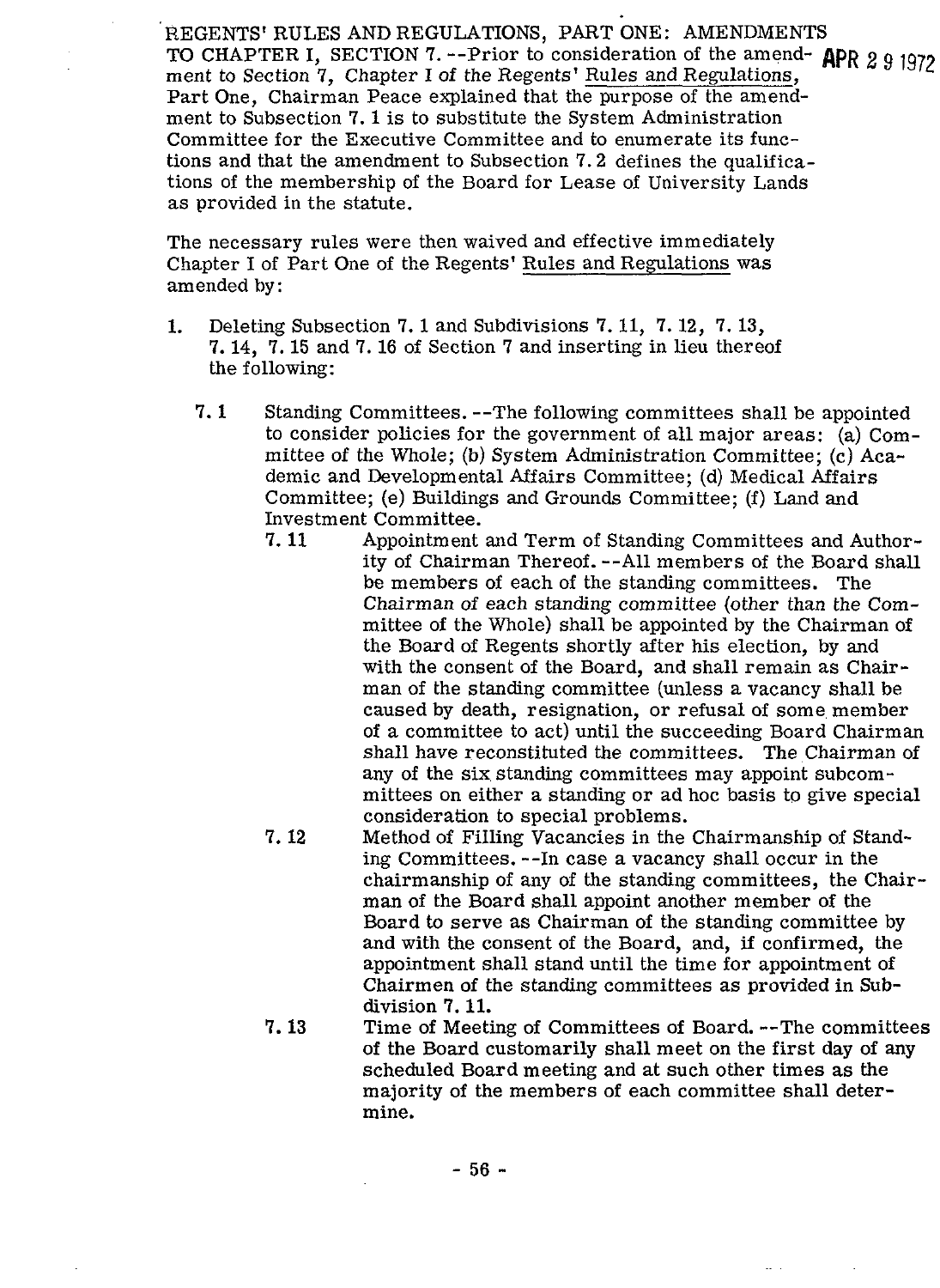- 7.14 Authority of Standing Committees. --The authority of standing committees of the Board shall be subject to action of the whole Board and, except in cases where it is necessary for the System Administration Committee to act for the Board during the interim periods between Board meetings, the committees' actions shall be referred to the Board before they shall become effective.
- 7.15 Committee of the Whole. --The Chairman of the Board shall serve as Chairman of the Committee of the Whole. The Committee of the Whole shall receive and consider items referred to it by the Chairman of the Board and by other committees of the Board. The Committee of the Whole may hold in closed session (1) deliberations to consider the appointment, employment or dismissal of a public officer or employee or to hear complaints of charges brought against such officer or employee, unless such officer or employee requests a public hearing; (2) deliberations pertaining to the acquisition of additional real property; (3) deliberations on matters affecting security; and **(4)** consultations with the Board's attorney or attorneys. Except for meetings of the Committee of the Whole, meetings of all committees shall be open to the press and public unless otherwise determined by the Board in accordance with law.
- 7.16 Composition and Duties of the System Administration Committee. --The System Administration Committee shall have authority to act for the Board of Regents on all matters that require action between meetings of the Board, but at each meeting of the Board, the System Administration Committee shall report in writing (for ratification) all actions taken by it since the last meeting of the Board.

The System Administration Committee shall in addition thereto:

- 7.161 Consider and make recommendations on all budgetary matters relating to System Administration, including the budgets for all properties occupied by System Administration personnel. 7.162 Consider and make recommendations on all matters relating to the administrative organization of the System and its component parts. 7.163 Consider and make recommendations with respect to the role, operation, and budget of any special function or offices controlled by System Administration.
- 2. Deleting Subdivision 7. l(11) and adding a new Subsection 7.2 to read as follows:
	- 7.2 Board for Lease of University Lands. --Two members of the Board of Regents shall be appointed by the Chairman of the Board, by and with the consent of the Board, to serve on the Board for Lease of University Lands. Neither of such appointees shall be employed either directly or indirectly by any oil or gas company nor shall be an officer or attorney for any oil or gas company.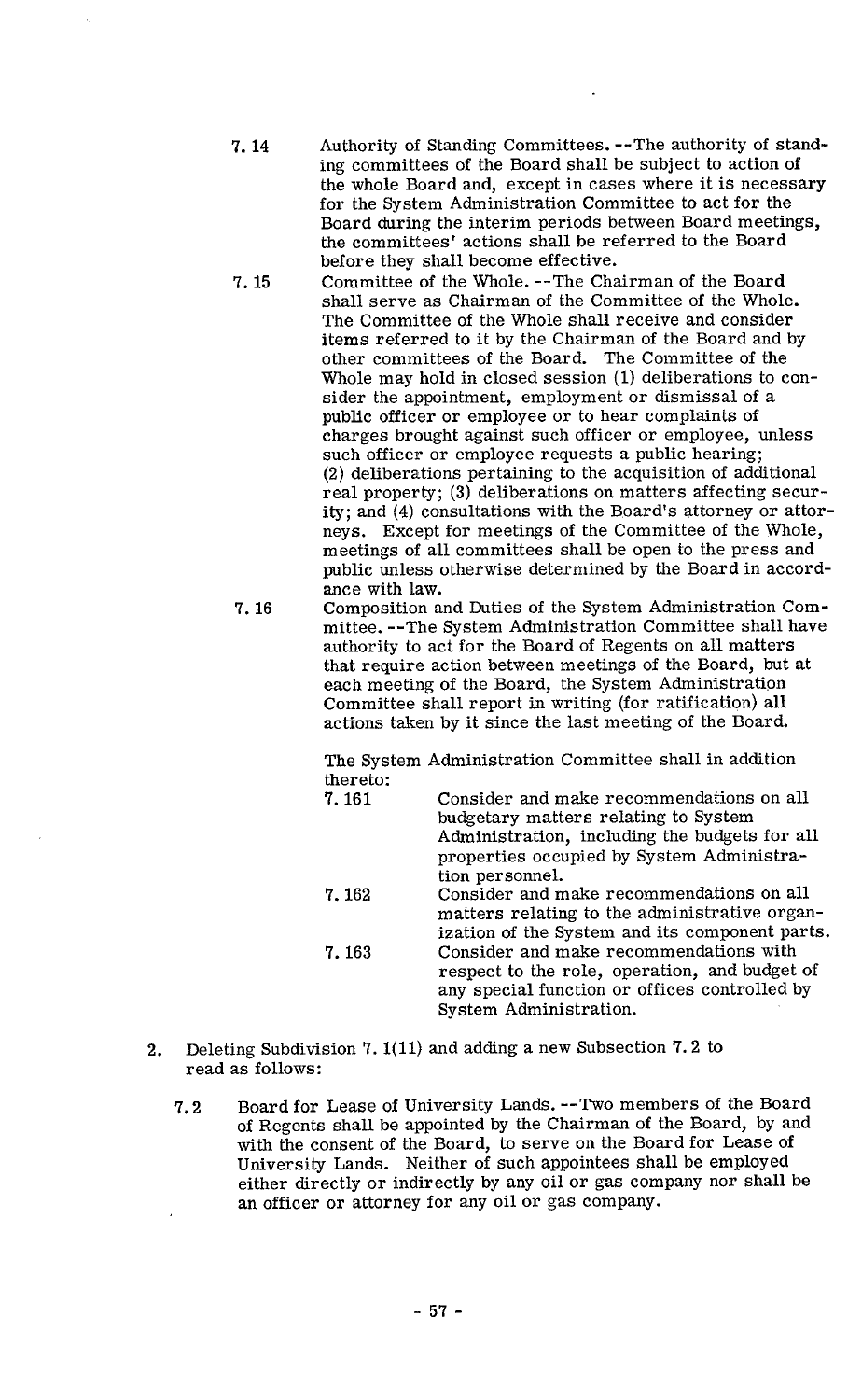**3.** Renumbering the present Subsection 7.2 to read Subsection 7.3:

and the control of the control of the control of the control of the control of

And the American State of the American

**7.3** Special Committees. --The Chairman of the Board **shall** appoint such special committees of the Board as the Board may authorities

**Contract**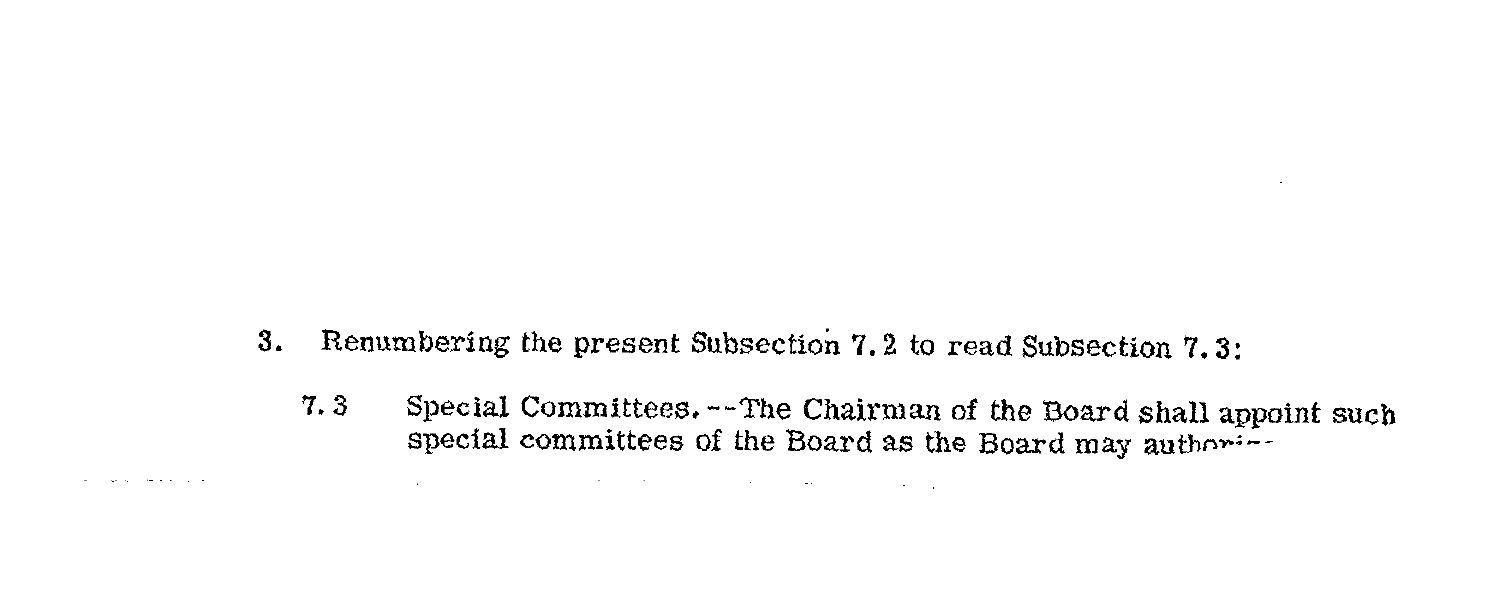- MAR 1 6 1972 REGENTS' RULES AND REGULATIONS, PART ONE: AMENDMENT TO CHAPTER I (STANDING COMMITTEE STRUCTURE). --The amendment to the Regents' Rules and Regulations, Part One, Chapter I, was deferred until the meeting on April 29, 1972.
- MAR 1 *6* 1972 REGENTS' RULES AND REGULATIONS, PART ONE: AMENDMENT TO CHAPTER **11,** SUBDIVISION 4.21(8). --Chancellor LeMaistre made the following statement in recommending that there be an amendment to Chapter **II** of the Regents' Rules and Regulations, Part One, Subdivision 4.21(8):

"This change will clarify the Chief Administrative Officer's authority to appoint all student and non-institutional members of appropriate committees as well as faculty and staff members. This clarifying amendment has been recommended by the presidents of the general academic institutions. "

The necessary rules were waived and Subdivision 4.21(8) of Subdivision 4.21, Subsection 4.2, Section 4 of Chapter **I1** of the Regents' Rules and Regulations, Part One, was deleted. The proposed recommendation therefor was amended and the following was substituted in lieu of Subdivision 4.21 $(8)$  to be effective immediately:

4.21(8) Appoint all faculty, staff and student committees.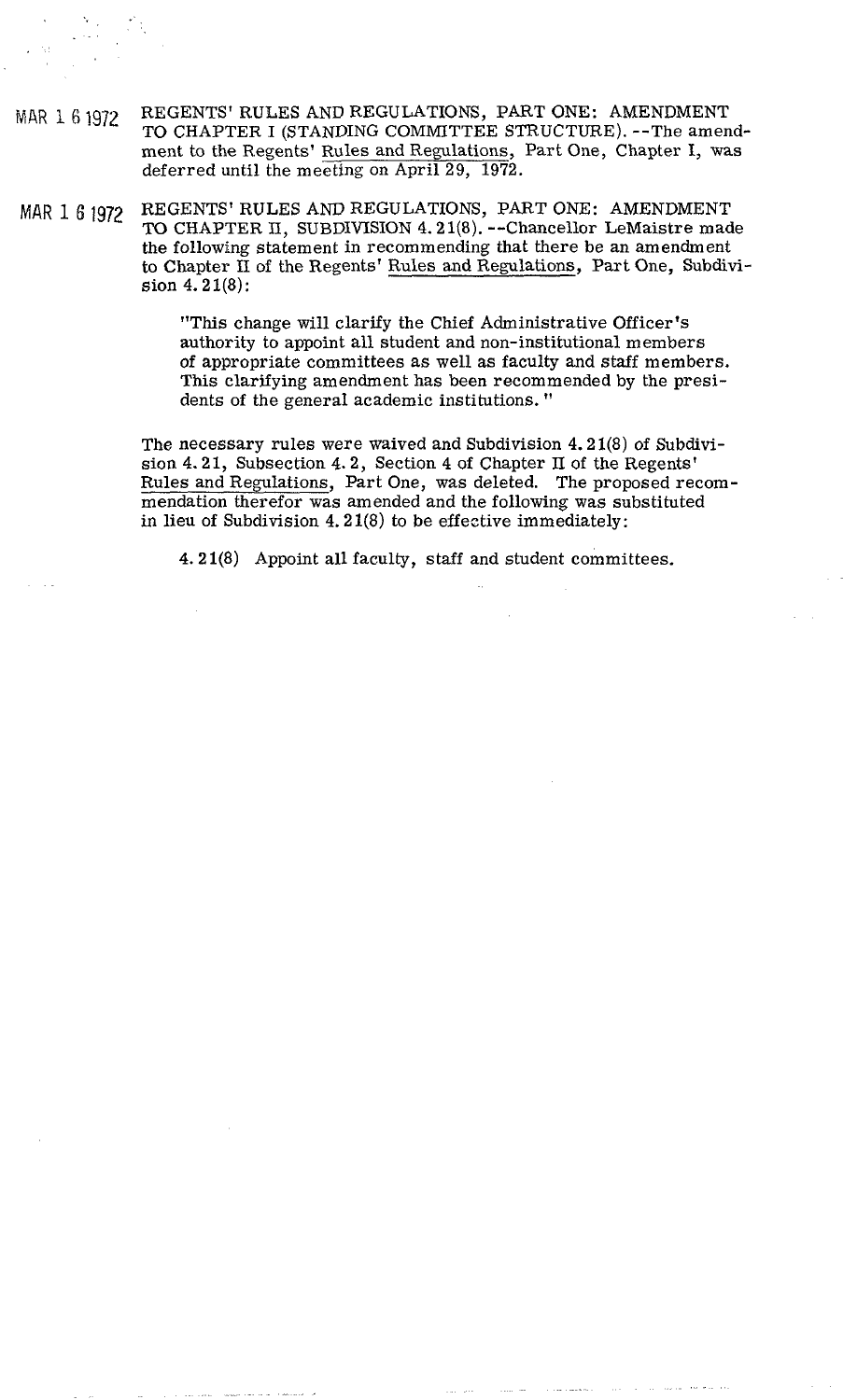- FEB 4 1972 REGENTS' RULES AND REGULATIONS, PART ONE: AMENDMENTS TO CHAPTER VI. --Amendments were adopted to the Regents' Rules and<br>Regulations, Part One, Chapter VI as set out below:<br>1. The necessary rules were waived and Subsection 3.3 of Chapter<br>of Part One of the Regents' Rules and Reg Regulations, Part One, Chapter VI as set out below:
	- 1. The necessary rules were waived and Subsection 3.3 of Chapter VI of Part One of the Regents' Rules and Regulations was deleted and the following subsections  $(3.3a, 3.3b, 3.3c$  and  $3.3d$ ) were substituted in lieu thereof to be effective immediately:
	- 3.3a Gambling, immoral conduct, dishonesty, or the excessive use of intoxicating liquors renders the student subject to discipline.
	- 3.3b The dramatic increase in the illegal use, possession, and sale of drugs and narcotics by students enrolled in the several component institutions of The University of Texas System makes it imperative that insofar as possible such illegal users, possessors, and sellers of drugs and narcotics be identified and temporarily separated from the several student bodies so that the potential danger of their influencing other students to illegally use, possess, or sell drugs and narcotics will be minimized. Accordingly, with respect to any person who is placed on probation for or is finally convicted of the illegal use, possession, and/or sale of a drug or narcotic, if he is a student at a component institution of The University of Texas System at the time such probation is assessed or such conviction becomes final, he shall be automatically suspended from such institution and shall be ineligible to continue as or become a student at any component institution of The University of Texas System for a period of twenty-four consecutive months immediately following the date on which such probation is assessed or such conviction becomes final, and if he is not a student at a component institution of The University of Texas System at the time such probation is assessed or such conviction becomes final, he shall be ineligible to become a student at any component institution of The University of Texas System for a period of twenty-four consecutive months immediately following the date on which such probation is assessed or such conviction becomes final. The provisions of this paragraph shall apply regardless of whether the offense in question occurred on or off the campus of a component institution of The University of Texas System and regardless of whether the offense in question occurred while the offender was a student enrolled at a component institution of The University of Texas System; provided, however, that in order that the provisions of this paragraph will not have retroactive effect and in order that all persons may have fair notice hereof, the provisions of this paragraph shall not apply to any of the offenses described hereinabove which occur or occurred prior to March 1, 1972.
	- 3.3<sup>c</sup> With respect to the illegal use, possession, or sale of a drug or narcotic by a student enrolled in any component institution of The University of Texas System when such offense occurred after March 14, 1969, and prior to March 1, 1972, the following shall apply:
		- "Any student placed on probation for or finally convicted of illegal use, possession, or sale of a drug or narcotic shall be automatically expelled from school, regardless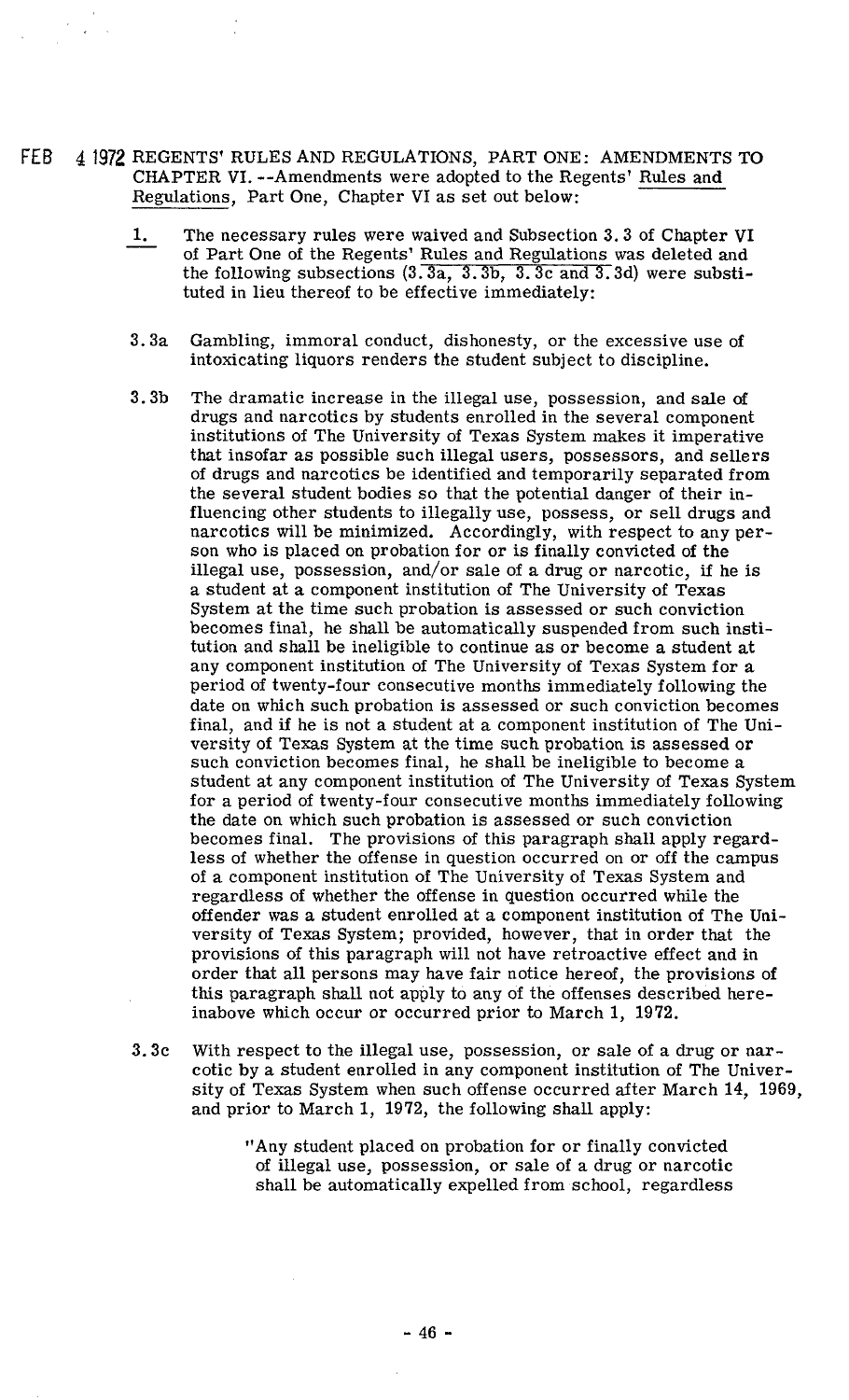of whether or not the illegal act that gave rise to the conviction was committed on the campus of one of the component institutions of The University of Texas System."

provided, however, that any person who, prior to March 1, 1972, commits or has committed an offense that would otherwise be governed by the provisions of this Subsection 3.3c, may elect in writing to have such offense governed by the provisions of the foregoing Subsection 3.3b and thereby reduce the penalty applicable to the offense from permanent expulsion to suspension for a period of twenty-four consecutive months immediately following the date on which his probation is assessed or his conviction becomes final; and, provided further that any person who has heretofore been permanently expelled from one of the component institutions of The University of Texas System on account of the illegal use, possession and/or sale of a drug or narcotic may elect in writing to have such penalty reduced from permanent expulsion to suspension for a period of twenty-four consecutive months immediately following the date on which his probation was assessed or his conviction became final.

- 3.3d For the purpose of the foregoing Subsection 3.3b and 3.3c, (1) the word 'drug' means 'dangerous drug' as defined in Section 2, Chapter 425, Acts of the 56th Legislature, Regular Session, 1959, as amended (Article 726d, Vernon's Texas Penal Code); and (2) the word 'narcotic' means 'narcotic drugs' as defined in Section 1, Chapter 169, Acts of the 45th Legislature, Regular Session, 1937, as amended (Article 725b, Vernon's Texas Penal Code).
- 2. The necessary rules were waived and Subsection 3. (19) of Chapter VI of Part One of the Regents' Rules and Regulations was amended by deleting the subsection to be effective immediately and 3. (20) was appropriately renumbered 3. (19).
- appropriately renumbered 3.(19).<br>
3. The necessary rules were waived and Section 6 of Chapter VI of Part<br>
One of the Regents' <u>Rules and Regulations</u> was amended by striking Subsection 6.1 and its subdivisions and inserting in lieu thereof the following to be effective immediately:
- 6.1 The institutional head or his delegate has the responsibility of establishing regulations and procedures for the use of institutional buildings, grounds, and other facilities for purposes other than regular academic use. Such regulations and procedures shall be in accordance with the following:<br>6.11 As
	- As used in this section, the word "solicitation" means the sale or offer for sale of any property or service, whether for immediate or future delivery, and the receipt of or request for any gift or contribution.
	- 6. 12 No solicitation shall be conducted in any building or structure on the campus of any component institution of The University of Texas System, provided, however, that the following activities shall be deemed not to be solicitations prohibited by this subsection:<br> $(1)$ 
		- The sale or offer for sale of any newspaper, magazine, or other publications by means of a vending machine in an area designated in advance by the institutional head or his delegate for the conduct of such activity.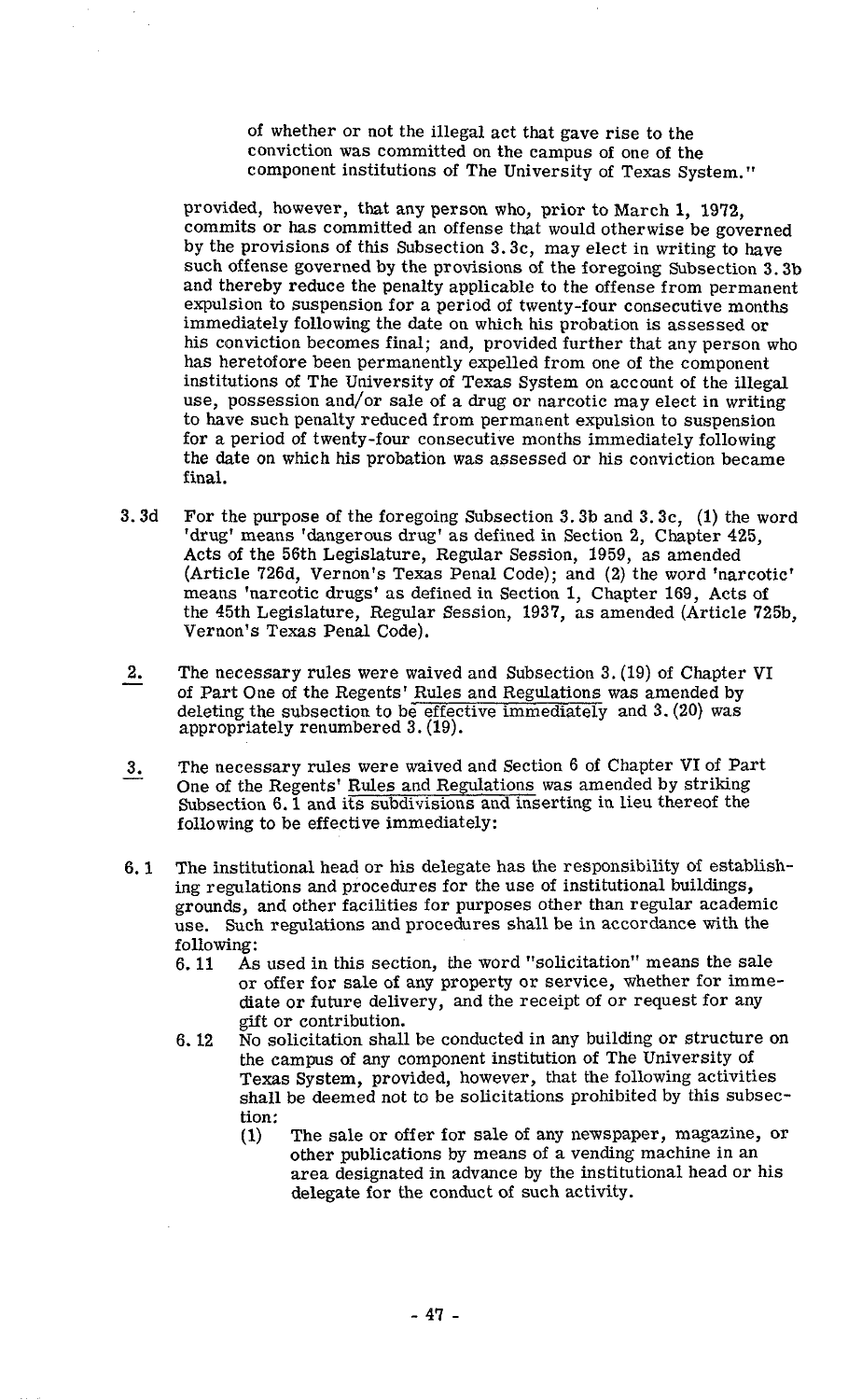- $(2)$ The sale or offer for sale of any food or drink item by means of a vending machine in an area designated in advance by the institutional head or his delegate for the conduct of such activity.
- $(3)$ The sale or offer for sale of any publication of the institution or of any book or other printed material to be used in the regular academic work of the institution.
- $(4)$ The operation by the institution or its subcontractor of any bookstore, specialty store, laundry mat, cafeteria, or other service facility maintained for the convenience of the students and/or faculty.
- The sale or offer for sale by the institution or its subcon- $(5)$ tractor of food and drink items and programs at athletic contests.
- $(6)$ The collection of tuition and fees in connection with enrollment of a student in any course or degree program.
- 6.13 No solicitation shall be conducted on the grounds, sidewalks, or streets on the campus of any component institution of The University of Texas System, except by the agents, servants, or employees of that institution acting in the course and scope of their agency or employment, or by the Students' Association of that institution, or by a registered student organization at that institution.
	- (1) Solicitation made pursuant to the terms of Subsection 6. **<sup>13</sup>** must be conducted in such a way (a) that it will not disturb or interfere with the regular academic or institutional programs being carried on in campus buildings, (b) that it will not interfere with the free and unimpeded flow of pedestrian and vehicular traffic on sidewalks and streets and at places of ingress and egress to and from campus buildings, and (c) that it will not harass, embarrass, or intimidate the person or persons being solicited. If, after such reasonable investigation as the institutional head shall deem appropriate (which investigation shall afford the accused organization every right guaranteed by the due process clauses of the United States and Texas Constitutions) the institutional head determines that a solicitation is being conducted in a manner violative of this subsection, the institutional head shall prohibit the offending organization from solicitation on the campus for such period or periods of time as he shall determine to be appropriate and in the case of repeated violations of these solicitation rules, the institutional head may cancel the registered status of the offending organization. (2) The Students' Association and each registered student organization shall, within **30** days following the end of each academic semester or summer session, file with the institutional head or his delegate a sworn statement fully and fairly disclosing the sources and amounts of money which it obtained from solicitations (sales and contributions) on the campus during the preceding semester or summer session and fully and fairly disclosing the beneficiaries and amounts of the expenditures which it made during the preceding semester or summer session. A registered student organization which during a semester or summer session receives no money or thing of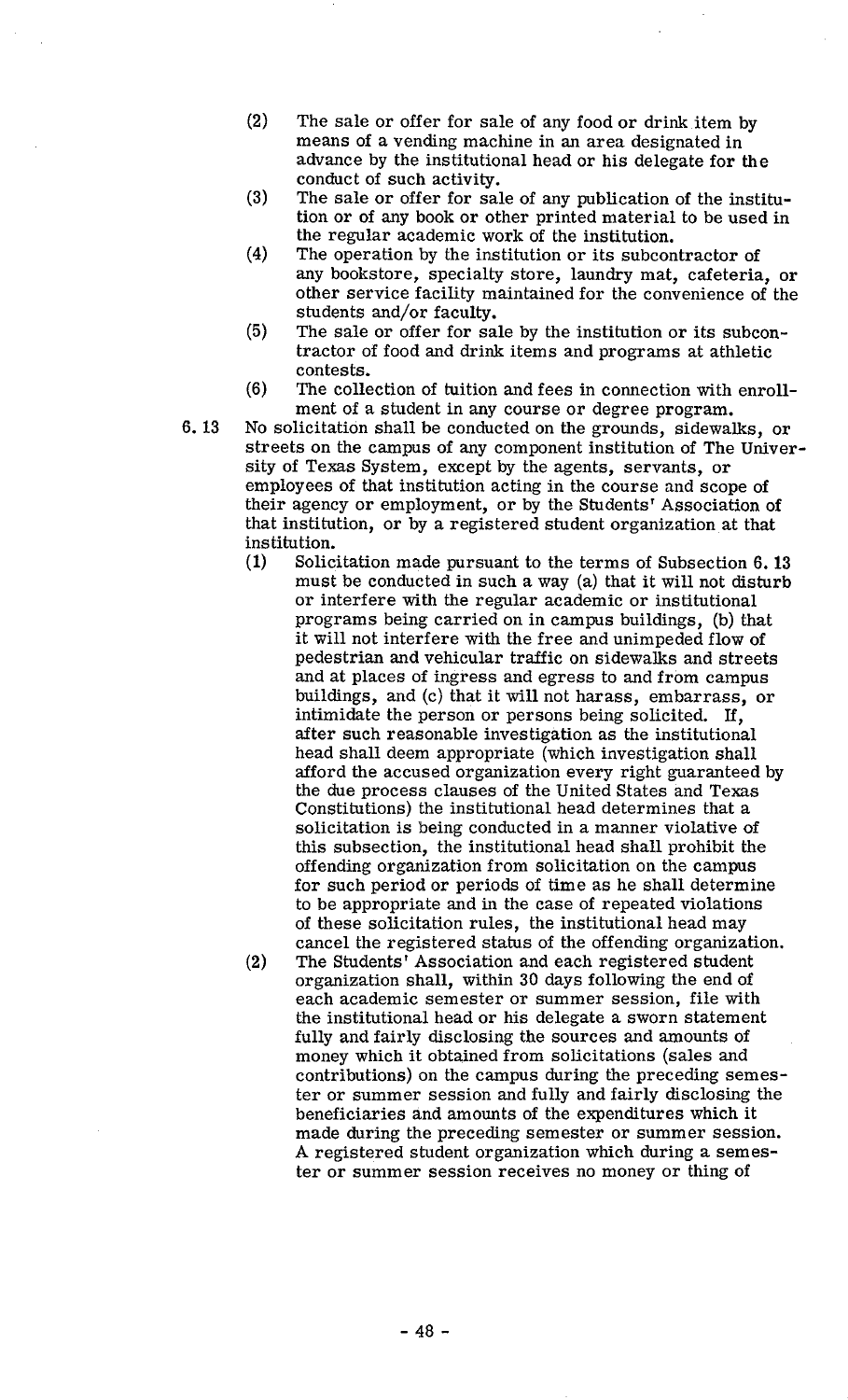value other than from its own members need file only a sworn statement to that effect. Any organization failing to comply with the provisions of this paragraph shall be prohibited from solicitation on the campus until such organization places itself in compliance.

The remaining subdivisions of Subsection **6.1** (Subdivision **6.13** through Subdivision **6.17)** were renumbered **6.14** through **6.18.** 

- **4.** The necessary rules were waived and Subdivision **6.14** (numbered **6.13**  until the adoption of the foregoing amendment) was deleted and the following inserted in lieu thereof to be effective immediately:
	- **6. 14** Use of Physical Facilities of The University by Registered Student Organizations. --Registered student organizations may use an institution's buildings and/or grounds in compliance with reasonable and nondiscriminatory institutional regulations that shall specify the procedures under which such organizations may reserve the institution's buildings and/or grounds for their use. Groups of students who are not registered may not use the institution's buildings and/or grounds. Registered student organizations may not enter into joint sponsorship of any on-campus project or program with individuals, groups, or students that are not registered.

Charles Construction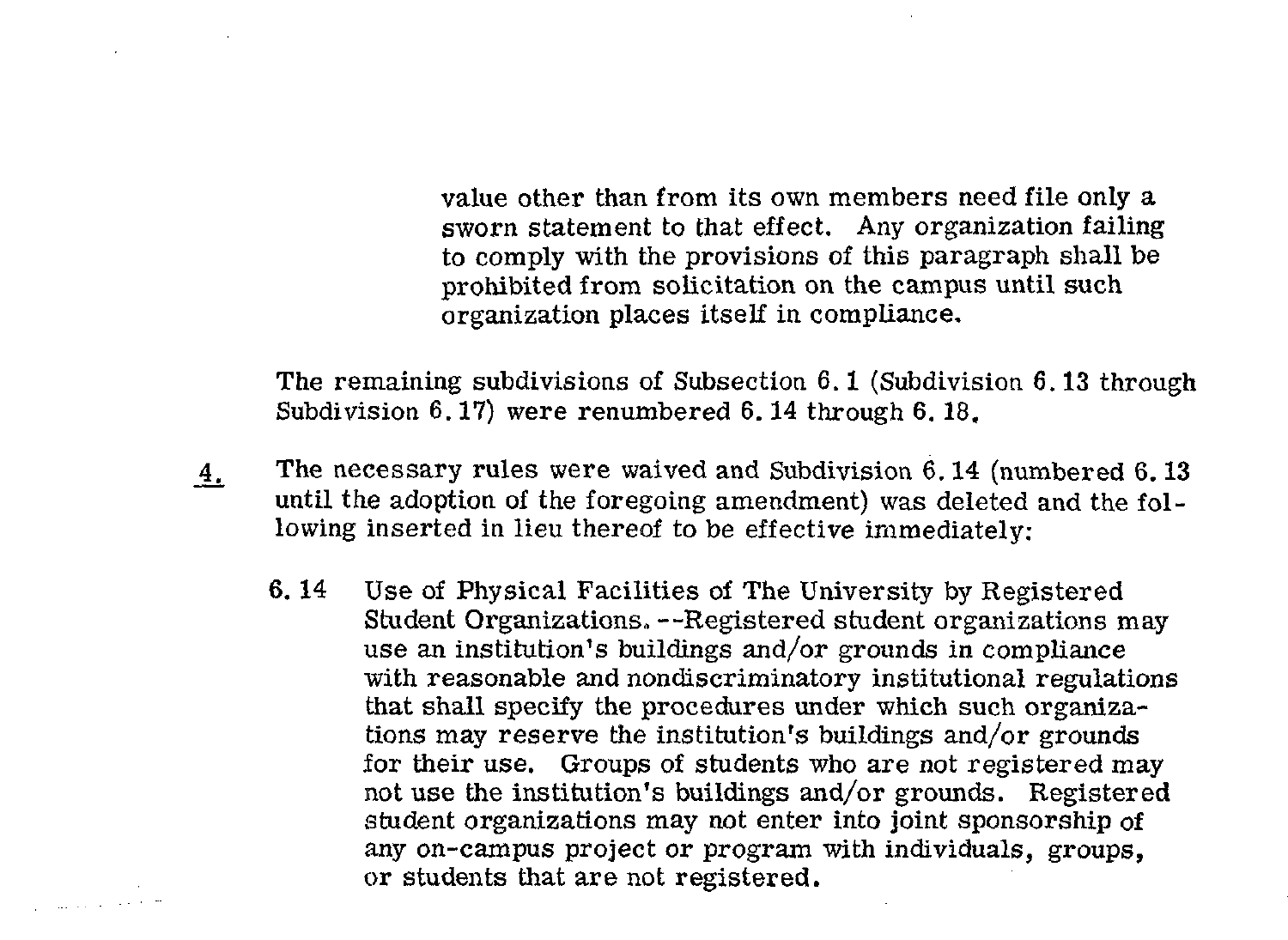4 1972 REPORT OF SUBCOMMITTEE OF THE SYSTEM ADMINISTRATION COMMITTEE (CREATED AS THE SYSTEM OPERATIONS AND PRO-CEDURES COMMITTEE) AND AMENDMENT TO REGENTS' RULES AND REGULATIONS, PART ONE, TO CONFORM THERETO. --A report was received from Vice-chairman lkard, Chairman of a subcommittee of the new standing committee called System Operations and Procedures, to draft a proposed rule concerning the role, scope and operation of the new committee and to report its recommendations to the Board of Regents for final approval. The recommendations that were proposed and adopted are:

FEB

- 1. That the Executive Committee be abolished and its duties be assigned to the new committee, that the name of the new committee be shortened to "System Administration Committee, " and that all members of the Board be members of each of the standing committees.
- 2. That the following special committees be abolished and the duties of each be assigned to the System Administration Committee:
	- a. Special Committee on Administrative Organization
	- b. Special Committee to Review Budgets for System Administration, Bauer House, and University Houses at 1610 Watchhill Road, 2101 Meadowbrook, and 6604 Mesa
	- c. Special Committee to Study Future Role of the Washington Office
- **3.** That the chairman of any of the five standing committees be authorized, as he deems appropriate and necessary, to appoint subcommittees on either a standing or ad hoc basis to give special consideration to special problems.

It was further ordered that the Regents' Rules and Regulations, Part One, Chapter I, be conformed to the foregoing recommendations and be submitted at the March meeting for ratification.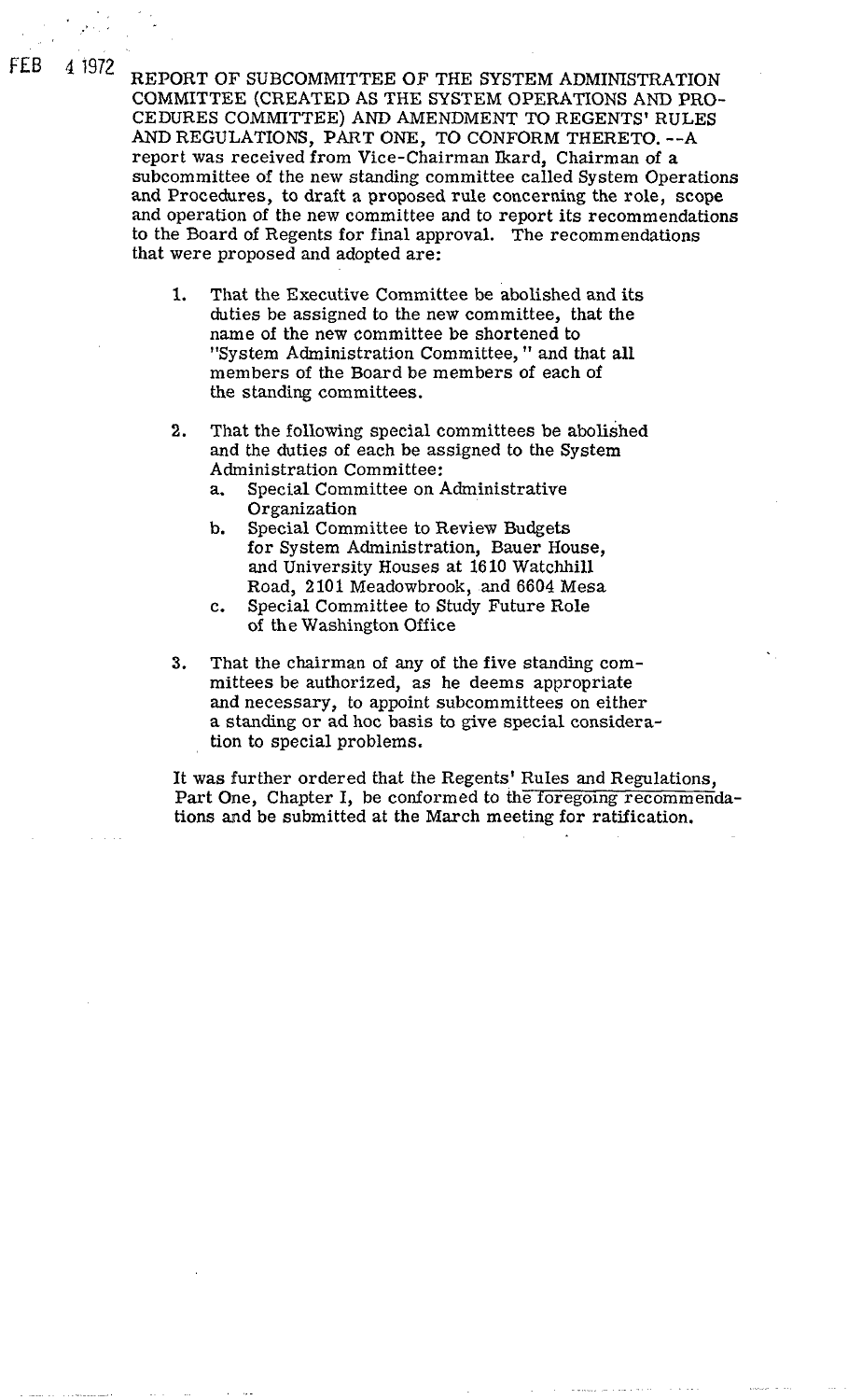## COMMITTEE OF THE WHOLE  $(Pages$   $\uparrow \downarrow - \uparrow \downarrow)$

Acting Chairman Erwin presented the following report of the Committee of the Whole which was unanimously adopted upon motion of Regents Williams, duly seconded:

DEC **3** 1971 REGENTS' RULES AND REGULATIONS, PART ONE: AMENDMENTS TO CHAPTER **11** (SELECTION COMMITTEES FOR NEW APPOINT-MENTS). --The following narrative statement was presented by Chancellor LeMaistre recommending the amendment of the Regents' Rules and Regulations, Part One, Chapter **11,** Subsection 4. 1 of Section 4 and Subsection **5.3** of Section **5** (Selection Committees for New Appointments):

> In general these two amendments will preserve the traditional consultative and advisory role of faculty and students in the selection of institutional administrative officers with whom they must regularly interrelate and communicate, while strengthening the selection process by addition of a level heretofore rarely considered formally. This additional evaluation is achieved by expanding the involvement of management and administrative considerations representing the other constituencies which the potential nominee must. serve, e.g., the Board of Regents and the System Administra-<br>tion. This broader base for the selection process should. This broader base for the selection process should, appropriately, provide a better review of the candidate's opportunity for success, and also allow the candidate a more complete exposure to the several constituencies whose confidence he must maintain.

The first amendment would establish a uniform System-wide procedure for establishing selection committees for the appointment of new Chief Administrative Officers in all the component institutions. Faculty and student participation is once again defined as only advisory in this selection process. This change in procedure reaffirms the primary responsibility of the Board of Regents and the U. T. System Administration for selection of a Chief Administrative Officer who can direct all of the complex matters related to an institution of higher education. The change further emphasizes the role of the Chief Administrative Officer as a member of the System Administration to whom is delegated full authority and responsibility for the management of a component institution.

The second amendment reinforces the concept that the Board of Regents, the U. T. System Administration, and the public expects the Chief Administrative Officer of an institution of higher education to execute effectively the responsibilities of his office. He is to be held responsible for executing the duties of his office and he is given therefore the authority to appoint the key administrative officers upon whom he will depend to carry out his policies and directives. Without control over such appointments, he would be held responsible for the institution with only limited authority.

Upon the adoption of these amendments, the provisions in any institutional Handbook of Operating Procedures in conflict with them must be amended to conform to the new sections in the Rules and Regulations.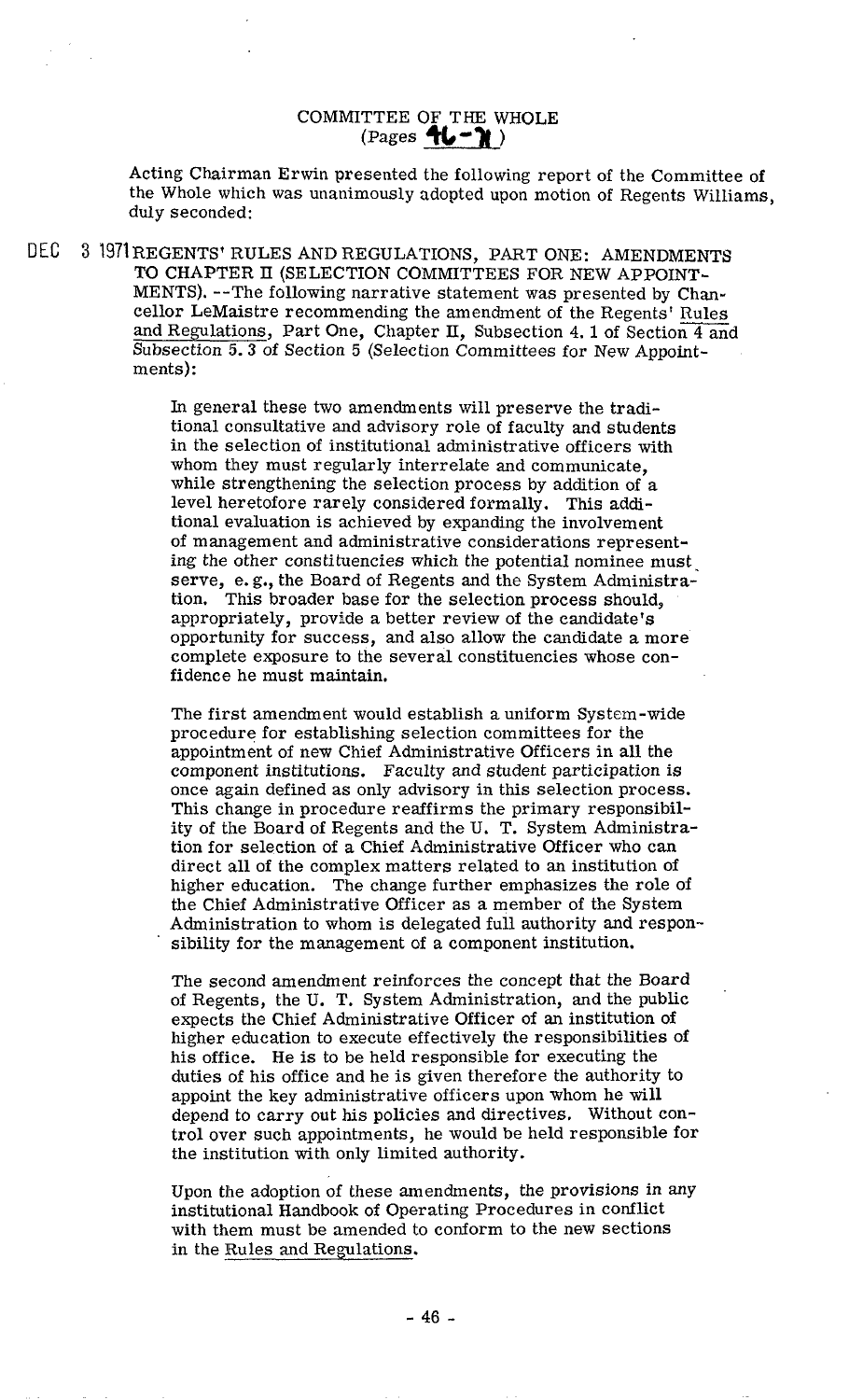Thereafter, the necessary rules were waived and the Regents' Rules and Regulations, Part One, Chapter II, were amended as follows to be effective immediately:

- a. Delete Subsection 4. 3, of Section 4 of Chapter **I1** and substitute in lieu thereof the following:
	- 4.1 The Chancellor shall appoint the Chief Administrative Officers of the component institutions with the approval of the Board of Regents. The Chancellor shall be assisted in making his appointment by a Selection Committee made up of the Chancellor, who serves as chairman, the Deputy Chancellor for Administration, the Vice-Chancellors for Academic Affairs and Health Affairs and two Regents and three institutional heads from the U. T. System appointed by the Chairman of the Board of Regents and such other persons as the Chairman of the Board of Regents may deem appropriate. The availability of candidates and their interest in the position will be determined by this Selection Committee.

The Chancellor will ordinarily authorize the establishment of an institutional advisory committee consisting of faculty and students at the institution to consult with the Selection Committee. This faculty-student committee may, in accordance with a schedule set by the Chancellor, suggest persons who should be considered by the Selection Committee and individual members of that Committee. The Selection Committee shall be free to seek such additional consultation with the faculty and students as it deems appropriate.

The Chief Administrative Officer of each of the component institutions serves under and reports to the Chancellor, is responsible to the Chancellor, and has access to the Board of Regents only through the Chancellor.

- b: Delete Subsection **5.3** of Section **5** of Chapter **11** and substitute in lieu thereof the following:
	- **5.3** The Board of Regents endorses the principle of reasonable faculty and student consultation in the selection of administrative officers of the component institutions, and expects the Chancellor or Chief Administrative Officer, as he deems appropriate, to consult in the selection process with representatives of the faculty and student body. However, the Chief Administrative Officer of the institution will be held responsible for executing the duties of his office and consequently shall not be bound by nominations to key administrative positions in his office by campus selection committees in making his nominations to the Chancellor. Such advice and consultation as he may seek or be given shall not be binding upon his nominations for appointments to positions in the echelon immediately below his own position.